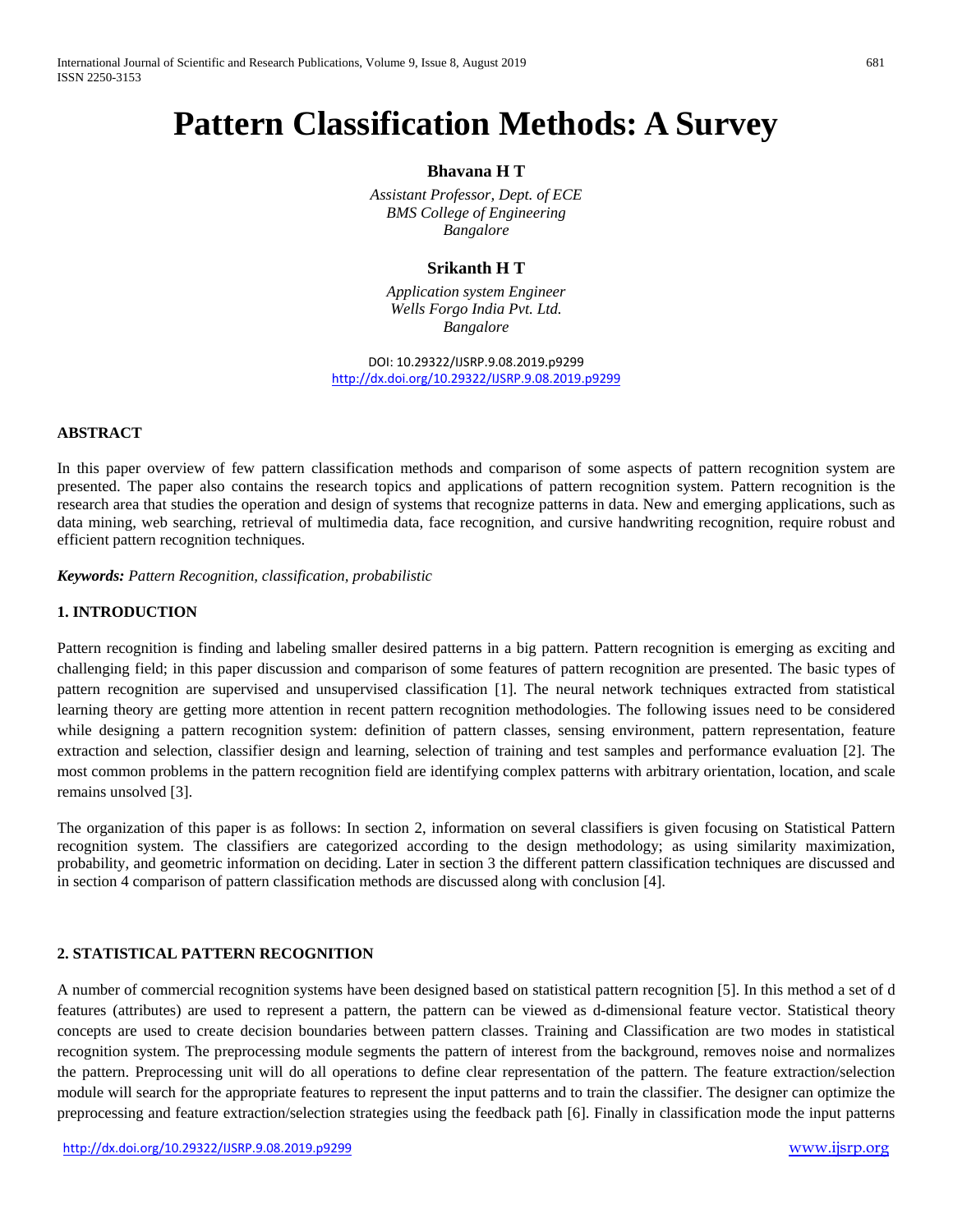International Journal of Scientific and Research Publications, Volume 9, Issue 8, August 2019 682 ISSN 2250-3153

are categorized as one of the pattern classes based on the measured features. Fig. 1 gives the components of a statistical pattern recognition system.



Figure 1: The components of a statistical pattern recognition system.

Several iterations are given for training to optimize the selected features. The ability to classify the pattern correctly depends upon the output of the feature extraction algorithm. The input data also contributes to the quality of extracted features. The main aim of the classifier is to group objects in a category based on variance in their measured features. Objects in the same category possess similar feature values and in different categories the similarity reduces. The classifiers can handle several inconsistencies in feature sets; still each classifier has its pros and cons when dealing with precise feature sets [7].

Another contrast learning method in statistical pattern recognition is that of supervised learning (labeled training samples) versus unsupervised learning (unlabeled training samples).The category of a pattern is represented by its label. In unsupervised learning the number of classes must be learnt along with the structure of each class. The several categories that belong to statistical pattern recognition are shown in fig. 2.



Fig. 2. Various approaches in statistical pattern recognition.

The information available to the system designer reduces as we move from top to bottom and left to right in fig. 2. This results in increased difficulty in classification problems. Several categories in statistical pattern recognition try to implement Bayes decision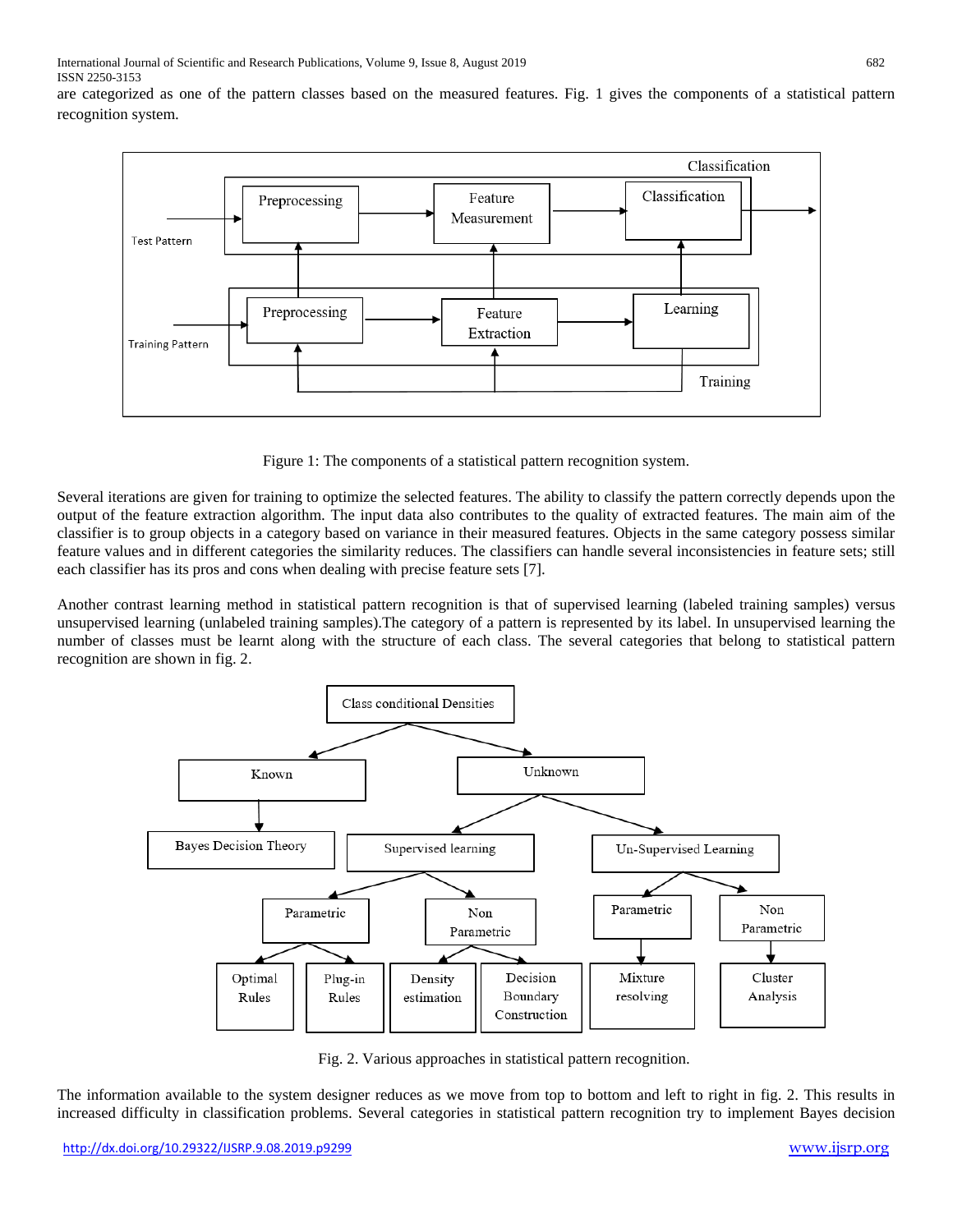rule. In the nonparametric and unsupervised learning mode cluster analysis handles decision making problems, where the number of categories or clusters is not specified [8].

The statistical pattern recognition can be further classified as geometric approach and probabilistic density-based approach based on whether the decision boundaries are obtained directly or indirectly as shown in Fig. 2. In probabilistic approach the density functions have to be estimated first, and then discriminant functions which specify the decision boundaries have to be constructed. The geometric approach constructs decision boundaries directly from optimizing certain cost functions. All classification or decision rules require precise training using available training samples. Hence the competence of classifier depends on both the number of available training samples and specific values of the samples. Finally the pattern recognition system should classify future test samples which are probable to be different from the training samples. Therefore optimizing classifier on the training set may not always result in the desired performance on a test set [9].

The efficiency of pattern recognition system in classifying test patterns which were not used during the training stage is known as generalization ability of classifier. The following are some of the reasons for poor generalization ability of a classifier.

- 1) The number of features is too large relative to the number of training samples [10],
- 2) The number of unknown parameters associated with the classifier is large,
- 3) A classifier is too intensively optimized on the training set (overtrained);

The novel work by Cover [5] on capacity of classifier and complexity provides a good understanding of mechanisms by overtraining.

# **3. PATTERN CLASSIFICATION**

Basically there are three types in classifiers [11]. In all types the training set and the feature selection algorithm decides outcomes. Each classifier has its own advantage. These classifiers depend upon similarity maximization methods, probabilistic methods, and geometric methods, respectively.

#### **3.1 Similarity Maximization Methods**

In this method classifiers will have some similarity metrics and assign class labels for maximizing the similarity. The similarity between patterns is used to decide on good classification. The nearest mean classifiers define the features of a class as a vector and represent the class with the mean of the elements of this vector. Thus, any unlabeled vector of features will be classified as the class with nearest mean value. This method finds problem in classifying face images as it needs to supply a template for each face label.

Nearest neighbor Algorithm [7, 8] is another important classifier where the data is represented as points in space, and classification is done based on the Euclidean distance of the data to the labeled classes. For the k-NN, the classifier checks the k nearest points and decides in favor of the majority

#### **3.2 Probabilistic Methods**

Bayes decision theory is used extensively in well-known probabilistic methods. The decision rule assigns class labels to samples which have maximum posterior probability. The posterior can be calculated by the well-known Bayes rule:

$$
posterior = \frac{likelihood X prior}{Evidence}
$$
 (1)

Bayesian Belief Nets [12, 13, and 14] represent the functional dependencies and independencies among model variables, i.e. features. Whenever some parameters take some values, the nodes of the network are affected and take a probability value, by the Bayes' rule [12].

### **3.3 Geometric Classifiers**

Geometric classifiers build decision boundaries by directly minimizing the error criterion, since no related experiments are supplied. An example to these classifiers is Fisher's linear discriminant, which mainly aim to reduce the size of the feature space to lower dimensions in case of a huge number of features. It minimizes the mean squared error between the class labels and the tested instance. Additionally, neural networks are examples of geometric classifiers [13]

#### **3.4 Decision Trees**

The decision trees, take the instance described by its features as input, and outputs a decision, denoting the class information. Each node denotes a feature, and each iteration we go down to the lower depth, selecting a child node depending on the feature value